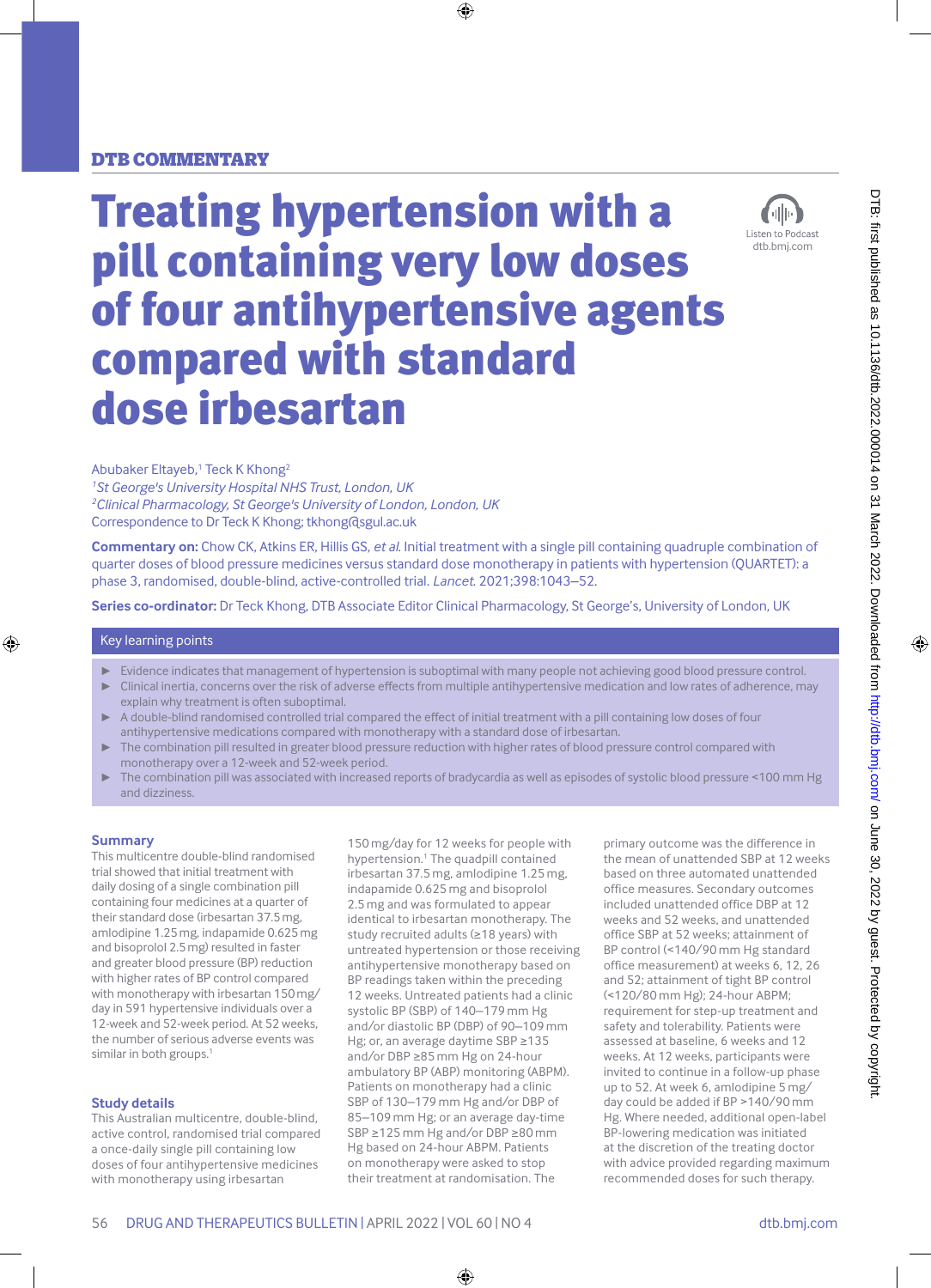#### A total of 591 patients (60% men, mean age 59 years) were randomised and the study's authors reported that 82% were white and 12% were Asian.<sup>1</sup> At baseline, 54% were not being treated for hypertension, 8% had diabetes, 8% were current smokers and 0.2% had chronic kidney disease. Patients had unattended and observed office BP of 141 (±13)/85 (±13) mm Hg and 153 (±15)/89 (±11) mm Hg, respectively, total cholesterol 5.3 (±1.1) mmol/L, and body mass index of approximately 31 kg/m<sup>2</sup>. .

At 12 weeks, in those randomised to the quadpill, 15% had received additional antihypertensive medication (with 11% being on the quadpill plus one additional antihypertensive and 0.4% being on the quadpill and two additional antihypertensives).<sup>1</sup> In those randomised to irbesartan monotherapy, 40% had received additional antihypertensive medication (with 32% being on irbesartan plus one additional antihypertensive and 7% being on irbesartan plus two additional antihypertensives). Adherence to the study medication was 87% and 84% in the intervention and control groups, respectively.

The primary outcome of unattended office BP was 120 (±14)/71 (±10) mm Hg and 127 (±13)/79 (±10) mm Hg in the intervention and control groups, respectively, with a mean SBP difference between the groups of −6.9mm Hg (95%CI −4.9 to −8.9; p<0·001).1 The mean 24-hour systolic ABP was 7.5mm Hg lower (95%CI −9.0 to −5.9) in the intervention compared with the control group. Office BP control <140/90mm Hg was achieved in 76% versus 58% in the intervention and control groups, respectively (relative risk (RR) 1.30, 95% CI 1.2 to 1.5; p<0.0001).

At 12 weeks, SBP <100mm Hg occurred in 6.0% of the intervention group and 2.5% (p<0.01) of the control group, and a heart rate <50 bpm was found in 12.4% of the intervention group and 0.4% of the control group (p<0.01).<sup>1</sup> Dizziness was recorded in 31% and 25% (RR 1.27, 95% CI 0.98 to 1.64; p=0·07) in the intervention and control groups, respectively. Serious adverse events occurred in 3% of the intervention group and 1% in the control group. The difference between the groups in withdrawals due to adverse events was not statistically significant.

In all, 417 of the study participants took part in the extended follow-up period.<sup>1</sup> At 12 months, the mean unattended office BP was 121 (±13)/71 (±9) mm Hg in the intervention group and 128 (±13)/76 (±9) mm Hg in the control group, with a mean difference in SBP between the groups

of −7.7mm Hg (95%CI −5.2 to −10.3; p<0.0001). The mean 24-hour systolic ABP was −6.0mm Hg (−8.8 to −3.2) lower in the intervention compared with the control group. Office BP control <140/90mm Hg was attained by 81% compared with 62% in the intervention and control groups, respectively (RR 1.3, 95% CI 1.2 to 1.5; p<0.0001).

At 12 months, serious adverse events were reported in 7.3% in the intervention group and 6.6% in the control group, with treatment discontinuation due to any adverse event occurring in 7.3% and 3.8% (RR 1.92, 95% CI 0.83 to 4.35; p=0.12) in the intervention and control groups respectively.1

#### **Authors' conclusion**

The authors concluded that early treatment with a fixed-dose combination pill containing four antihypertensive medicines at a quarter of their standard dose achieved and maintained greater blood pressure lowering compared with the common strategy of starting monotherapy.

#### **Funding**

This trial was funded by the Australian National Health and Medical Research Council.

#### **Trial registration**

The trial was registered with the Australian New Zealand Clinical Trial Registry [\(https://www.anzctr.org.au/](https://www.anzctr.org.au/)): AC TRN12616001144404.

#### **Commentary**

High blood pressure remains a major risk factor for preventable morbidity and mortality across the globe.<sup>2</sup> Despite multiple treatments available, in the UK, over 40% of individuals with diagnosed hypertension have poor and inadequate BP control, with suboptimal adherence a key factor.<sup>34</sup> The latter is positively correlated with the number of pills prescribed such that nonadherence rates rise from <10%when one pill is prescribed to ≥40%when three or more are prescribed.<sup>5</sup> It is also recognised that combining lower doses of antihypertensive agents acting on different pathways can reduce adverse effects and be more effective than maximal-dose monotherapy. Thus, findings from this study add to the literature on the additive effects of a rational combination of lower doses of different antihypertensives<sup>67</sup> and the potential benefits of a fixed-dose

# DTB commentary

combination therapy in improving adherence.<sup>67</sup> These are highly relevant to strategies—both at an individual patient level and at a system-wide level—aimed at tackling the adverse outcomes of hypertension.

The QUARTET trial compared the use of ultralow doses of four antihypertensive agents in a single formulation (described by the authors as a quadpill rather than a polypill) with standard dose irbesartan in the initial management of hypertension.<sup>1</sup> It showed that BP reduction with the quadpill over a 12-week and 52-week period was sustained, faster and greater (by approximately 7mm Hg for SBP) than initial monotherapy with irbesartan 150mg/day; and, was associated with a higher likelihood of achieving BP control. While its findings are clearly positive, further consideration of several aspects of the trial may be helpful.

The study was designed to compare the quadpill with routine practice. However, it is unclear how representative the use of irbesartan 150mg/day is of clinical practice or of recommended and best standard of care in patients, who, in this study, were predominantly white with a mean age of 59 years and SBP of 153mm Hg. Guidance from the National Institute for Health and Care Excellence recommends initial treatment of hypertension with calcium channel blockers for those aged ≥55 years who do not have diabetes, and an angiotensin-converting enzyme inhibitor or angiotensin II receptor antagonist for those who have diabetes or are aged <55 years—reflecting the effect of age on BP-lowering responses to the respective antihypertensive agents.<sup>8</sup> In fact, other major guidelines<sup>79</sup> suggest combination therapy be considered as initial management of hypertension in the majority, reserving monotherapy for those with BP <150/90mm Hg and low cardiovascular risk, very high-risk patients with high-normal BP and frail older patients.7 9 Such a strategy is advocated because monotherapy is insufficient to achieve BP control in the majority of hypertensive individuals; and, as evidence suggests, fixed dose regimens, which reduce pill burden can improve adherence, overcome prescriber inertia, lead to faster and greater rates of BP control.

Although containing quarter-maximal doses of its constituent antihypertensives, the quadpill included bisoprolol at a low but therapeutic dose of 2.5mg. Beta-blockers appear to be less effective in preventing stroke as well as some other markers of target organ damage in hypertension, increase the risk of new-onset diabetes, have a less favourable adverse effect profile and are associated with higher rates of